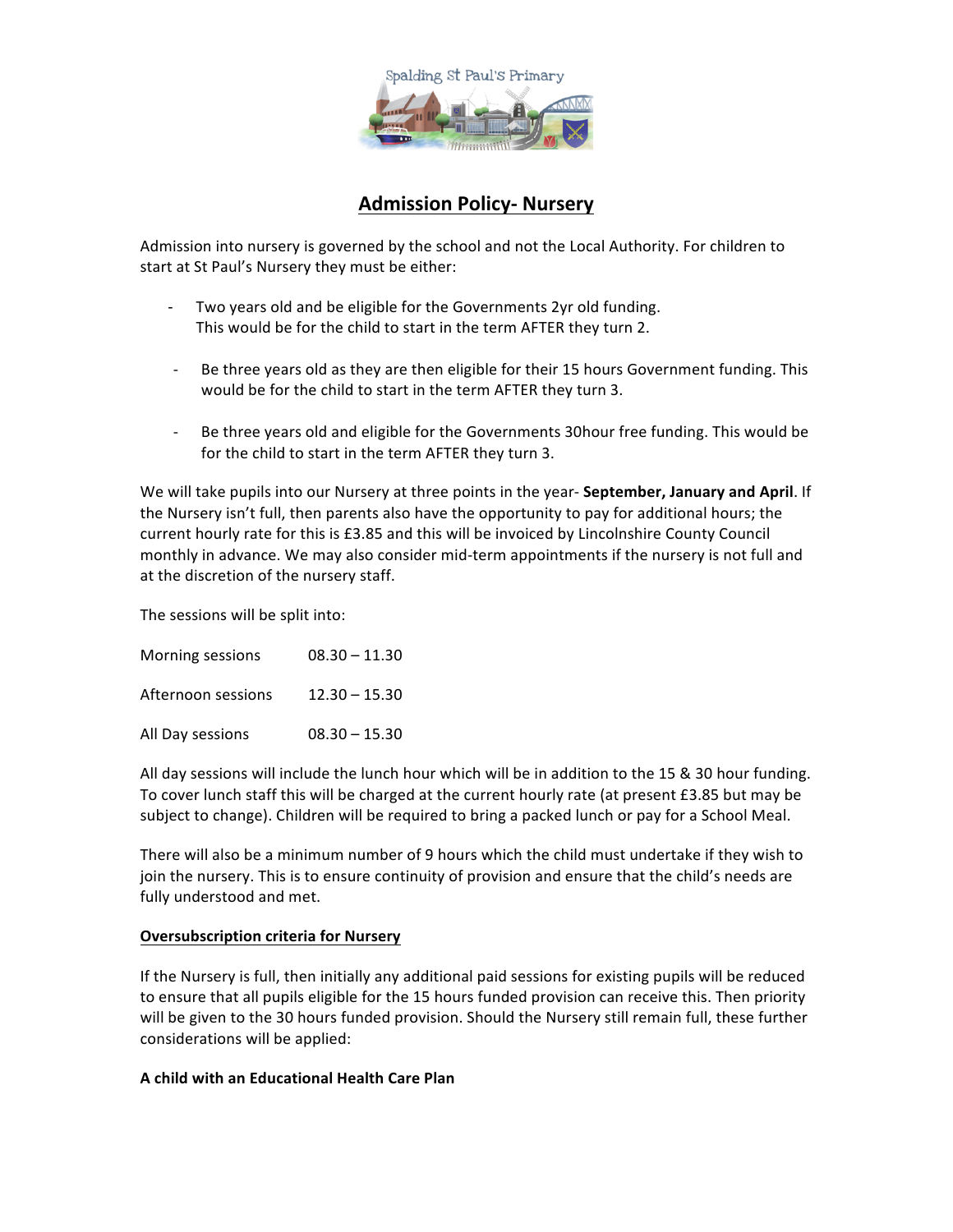

**A** child in the care of the local authority is provided with accommodation by them in accordance with section 22 of the Children's Act 1989, at the time of application. A looked after child or a child with a statement of educational needs.

**The nearest address to the school** is found by measuring the distance from your address to the school by driving distance along public highways. We do not measure to any other schools. We measure electronically along public highways using the post office address point of the home to the post office address point of the school.

**Brother or sister already attending the school.** A full brother or sister, whether or not resident in the same household. Another child normally living for the majority of term time in the same household, where an adult in the household has parental responsibility as defined by the Children Act 1989. Or any child in the household where an adult in the household is defined as a parent for the purposes of Section 576 of the Education Act 1996.

The oldest child by date of birth on entry forms handed into school office.

Upon the initial offer of a place for a child, parents will be asked for their session preference. There is no guarantee that a place will be offered in the preferred session slot.

In the event that one session (e.g. mornings) has more applicants than places, a ballot will take place. This gives each and every child an equal chance of being allocated a place for the session that they requested. All applicants' names will be placed in a box and will be drawn out and recorded one by one until all session places have been filled. Twins will be treated as one application for the purposes of the ballot to ensure they can attend the same session times. The ballot committee will consist of the Head teacher, School Business Manager and a member of the Governing Body.

Parents will also be required to

- Confirm the child's date of birth by bringing in the original copy of the child's Birth Certificate.
- Supply written confirmation of the 2 year old funding or supply their funding code for the 30 hour funding.
- Complete a basic information sheet, including such information as who has parental rights, home address, contact details etc.
- Inform us of any ongoing health issues and identified needs that we should be aware of.
- Inform us of any immunisations your child has/hasn't had prior to starting in Nursery.
- Complete a Personal Hygiene form for their child.

A home visit may be possible.

## **Admissions**

We follow the Lincolnshire County Council admissions code.